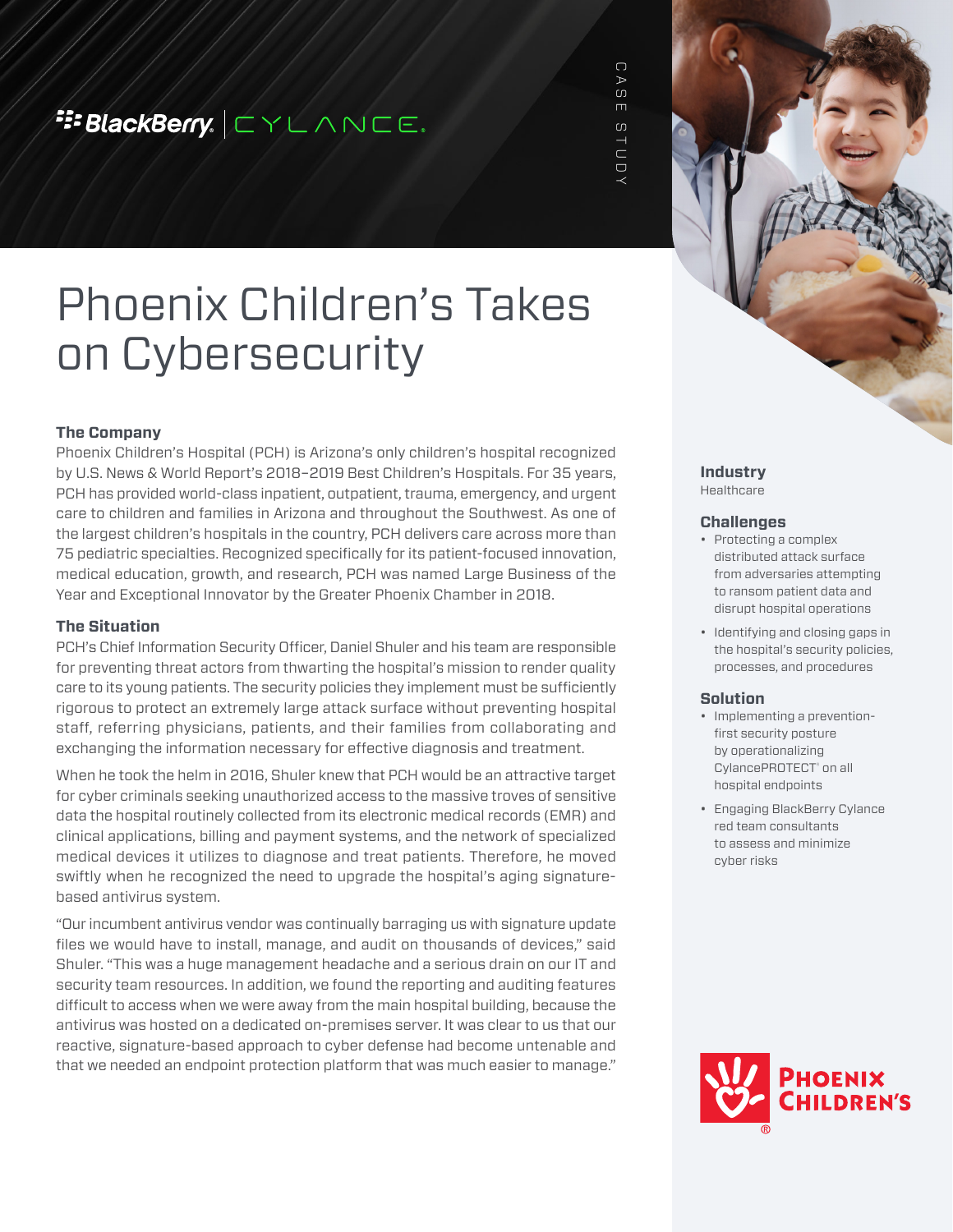## **The Process**

Shuler considered a number of endpoint protection platform (EPP) solutions before inviting BlackBerry Cylance and two other vendors to participate in a one-month proof of concept (POC). According to Shuler, "We'd assumed that all three next-gen products would demonstrate similar efficacy, so our testing criteria focused primarily on endpoint resource utilization, reporting capabilities, ease of deployment, and management capabilities." Almost immediately, however, the CylancePROTECT solution began detecting malware the other products had missed entirely. "This was totally unexpected," said Shuler. CylancePROTECT also ticked all the boxes for performance and management efficiency. When the POC ended, Shuler and his team selected BlackBerry Cylance as the hospital's new EPP provider and retained a ThreatZERO™ services team to manage the transition from the incumbent antivirus to CylancePROTECT.

Every ThreatZERO engagement proceeds through an efficient and field-proven process methodology that begins with enabling CylancePROTECT's malware detection capabilities in alert-only mode. Once all necessary exceptions have been defined and incorporated into security policies, malware protection is enabled in autoquarantine mode. Next, the ThreatZERO team moves on to define and enable policies for device control, script control, memory protection, and application control. Because it's an objectives-based process, a ThreatZERO engagement does not conclude until CylancePROTECT is running with all security controls fully enabled. When that milestone occurs, the client has achieved a prevention-first security posture.

## **The Results**

CylancePROTECT was initially deployed in-line with the incumbent antivirus system, which served as the first line of endpoint defense. If the incumbent failed to detect or contain a threat, the suspect file would be passed on to CylancePROTECT, which would prevent it from executing and generate an alert to its cloud-based management console. The incumbent antivirus was decommissioned as soon as the transition to CylancePROTECT was complete. According to Shuler, "All of our locations are required to run CylancePROTECT. That includes our inpatient and outpatient facilities, the main hospital, our data center, every clinic, as well as all of our vendor-provided devices." Since its deployment, CylancePROTECT has repeatedly proven its efficacy. Soon after the ThreatZERO engagement concluded, CylancePROTECT stopped a ransomware attack that could have disrupted patient treatment by preventing hospital staff from accessing critical EMR data.

With robust endpoint defenses in place, Shuler was ready to address his next set of security priorities. "During that first year, I had identified several other serious gaps in our security program. For example, our password policy was weak, and we were still running old, unpatched versions of Windows on many machines. However, there were too many unknowns for me to feel confident that these were the only issues of concern. I decided to bring in a thirdparty red team to probe our infrastructure and provide us with a baseline risk assessment."

PCH strives to provide patients and providers alike with convenient and highly secure access to sensitive healthcare information. Physicians can refer patients and view their electronic medical records through a HealthPoint application portal on the hospital's website. The hospital also offers a FollowMyHealth™ application portal that allows parents and patients 13 years and older to view lab results and other medical information. Shuler wanted the red team to assess how easily external-facing systems like these could be compromised.

He also needed an assessment of the damage an adversary could inflict if they managed to compromise and control a system residing on the internal network. How quickly could they move laterally and infect other machines? What data and systems were most vulnerable? He began looking for a consulting organization with the technical acumen and healthcare industry experience needed to effectively test the hospital's internal and external-facing systems.

Shuler had utilized penetration test providers before, but he'd often found the results to be only marginally useful. "To be actionable, pen test findings must be contextualized in terms of their impact on the business and include specific, prioritized recommendations for reducing cyber risks," he said. "What I usually received was an exclusively technical analysis. That's not what I was looking for this time."

Shuler had been highly impressed by the knowledge and professionalism of the ThreatZERO consultants. "They ensured that the transition from our previous EPP to CylancePROTECT was not only seamless, but also an opportunity to share best security practices with our team," said Shuler. After considering his options, he decided to retain BlackBerry Cylance for the pen testing assignment. The three-month engagement included both external and internal pen tests.